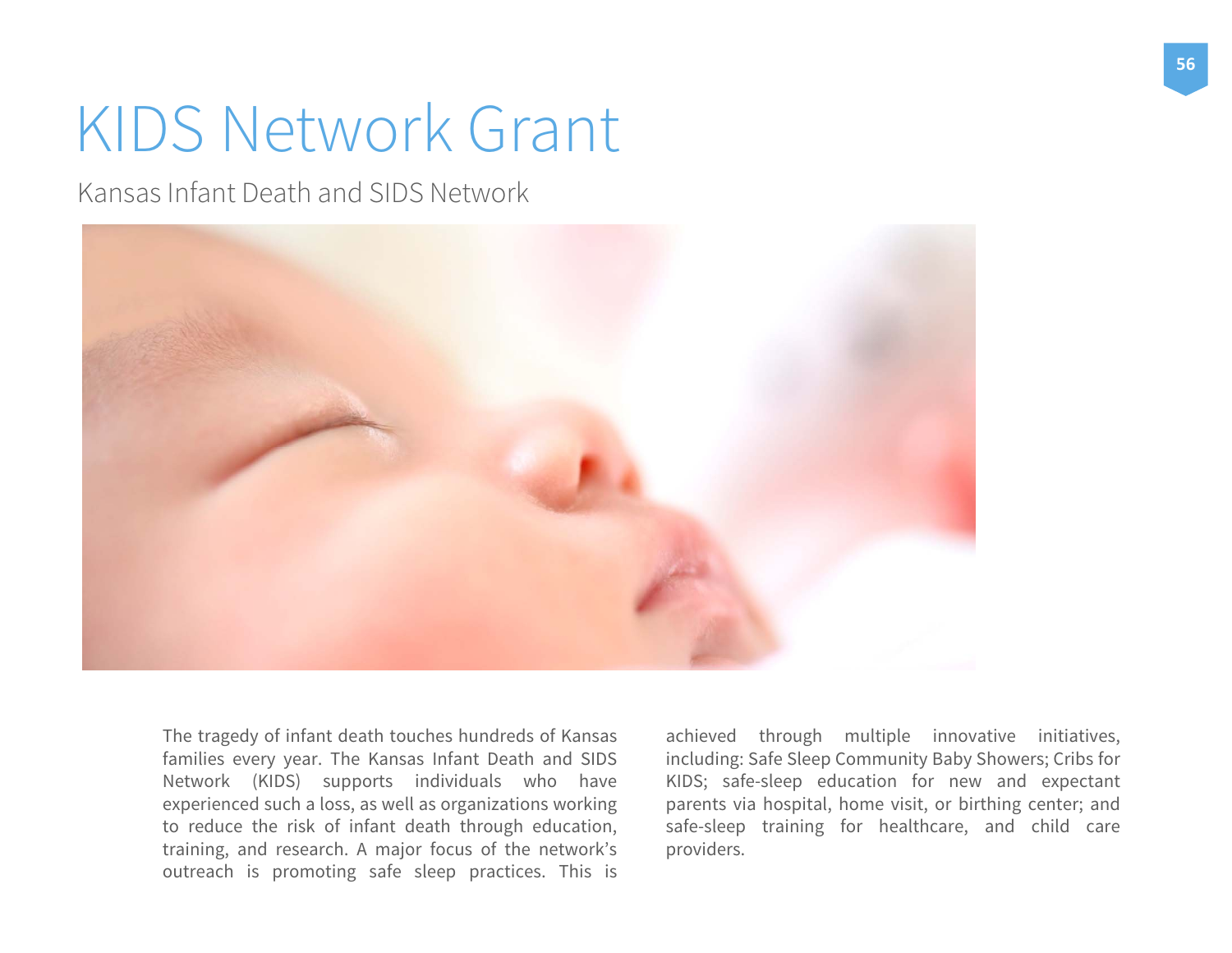# "Delivering Change is thrilled to have the KIDS Network in our community."

KIDS Network educates both providers and community members on the importance of safe sleep.

### KIDS NETWORK GRANT

## **EducationStrategies**

To reduce the risk of sudden infant death syndrome (SIDS) and sleeprelated deaths, infants should be put to sleep alone, on their back, in a crib free from clutter. All caregivers need to understand the importance of these risk-reduction strategies, and how to overcome barriers following them. Lack of awareness — and lack of funds — put babies at risk.

### **Resources & Equipment**

Provide cribs and wearable blankets to families in need.

### **Outreach** 3,854 PARENTS 2,588 CARE PROVIDERS 100 COUNTIES

KIDS Network initiatives broadcast the message about safe sleep practices to the widest possible audience, providing upto-date education and approved accessories and equipment.

Programs include:

**Training healthcare providers Training child care providers Community baby showers Hospital and home visits Supporting research into SIDS Infant products for needy families**

### HOW WE ARE MAKING A DIFFERENCE

Spotlight on Geary County

In 2011, Geary County's infant mortality and morbidity rates registered as one of the highest in the state at 10.4 infant deaths per 1,000 births between 2007 and 2010.

Today, due to the efforts of Delivering Change: Healthy Moms, Healthy Babies, working in close partnership with KIDS Network, Geary County's infant mortality rate has significantly dropped.

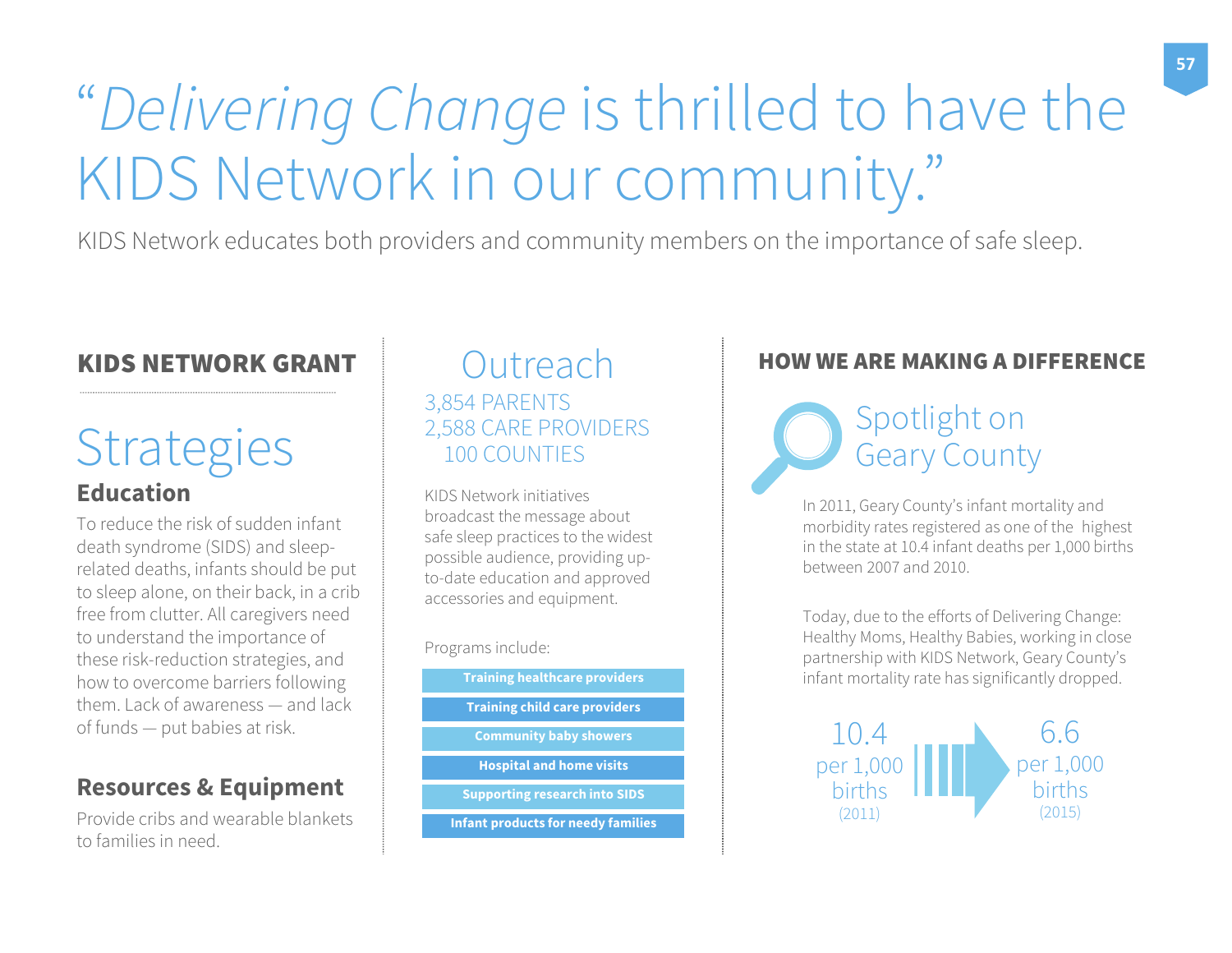## KIDS Network Grant

Blueprint Building Block: Healthy Development

Total Operating Budget: \$242,988

> CIF Funding: \$96,374

### Sources of Funding

- Private
- CIF

## Areas of Impact

*Aligned to the Blueprint*

- Ensure outreach, education, and ongoing support for pregnant women (particularly underserved populations)
- Promote safe, stable, and nurturing relationships to ensure children have strong, healthy starts
- Promote cross‐sector partnerships to support comprehensive needs of families
- •Engage non‐traditional stakeholders
- •● Promote the facilitation of peer-topeer support opportunities
- $\bullet$ ● Promote public-private partnerships

## Accountability Scores

**Quality of Evaluation**

#### **Evidence‐Based Practice Score**

Emerging Programs & Practices **Level 1**

#### **Direct Services to Children**

**Concrete Support: 293**

**Family Engagement and Referrals: 86**

#### **Population Served**

| Prenatal to 2 ages 2-5 |    | Parents | Professional<br>Development |
|------------------------|----|---------|-----------------------------|
| 293                    | 50 | 3.854   | 2,588                       |

**100**